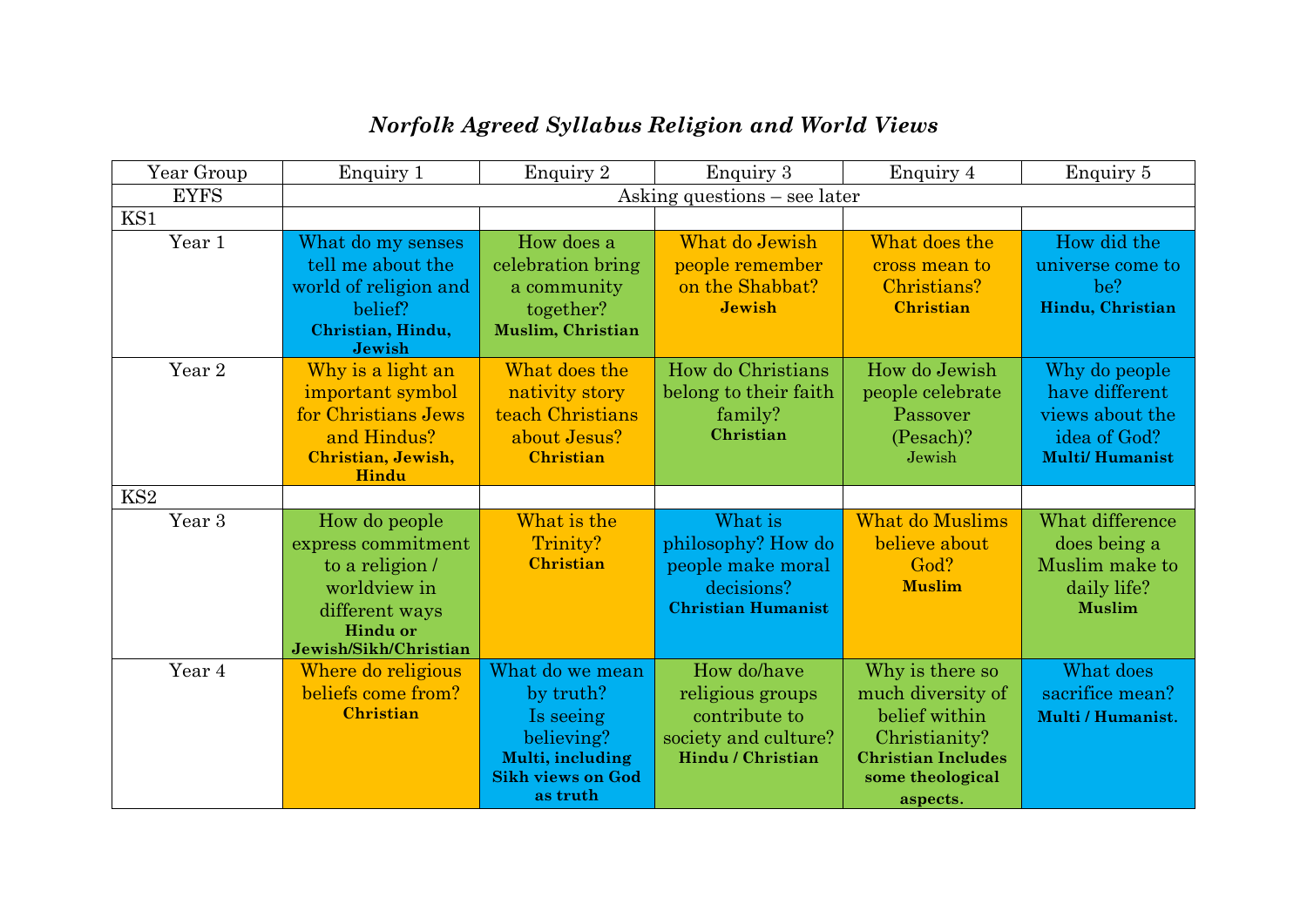| Year 5 | Is believing in God   | How has belief in         | What can we learn           | What difference   |                        |
|--------|-----------------------|---------------------------|-----------------------------|-------------------|------------------------|
|        | reasonable?           | Christianity /            | about the world             | does the          | How do Hindus          |
|        | <b>Multi/Humanist</b> | Islam impacted            | knowledge/meaning           | resurrection make | make sense of the      |
|        |                       | on music and art          | of life from the            | to Christians?    | World?                 |
|        |                       | through history?          | great philosophers?         | <b>Christian</b>  | Hindu                  |
|        |                       | <b>Christian / Muslim</b> | <b>Buddhist / Christian</b> |                   |                        |
| Year 6 | How and why does      | How do Buddhists          | What does it mean           | Creation or       | How do beliefs         |
|        | religion bring peace  | explain the               | to be human? Is             | science:          | shape identity for     |
|        | and conflict?         | suffering in the          | being happy the             | Conflicting or    | Muslims?               |
|        | Multi                 | world?                    | greatest purpose in         | complementary?    | <b>Muslim (prepare</b> |
|        |                       | <b>Buddhist</b>           | life?                       | Christian/        | for KS3)               |
|        |                       |                           | Humanist / Christian        | <b>Humanist</b>   |                        |